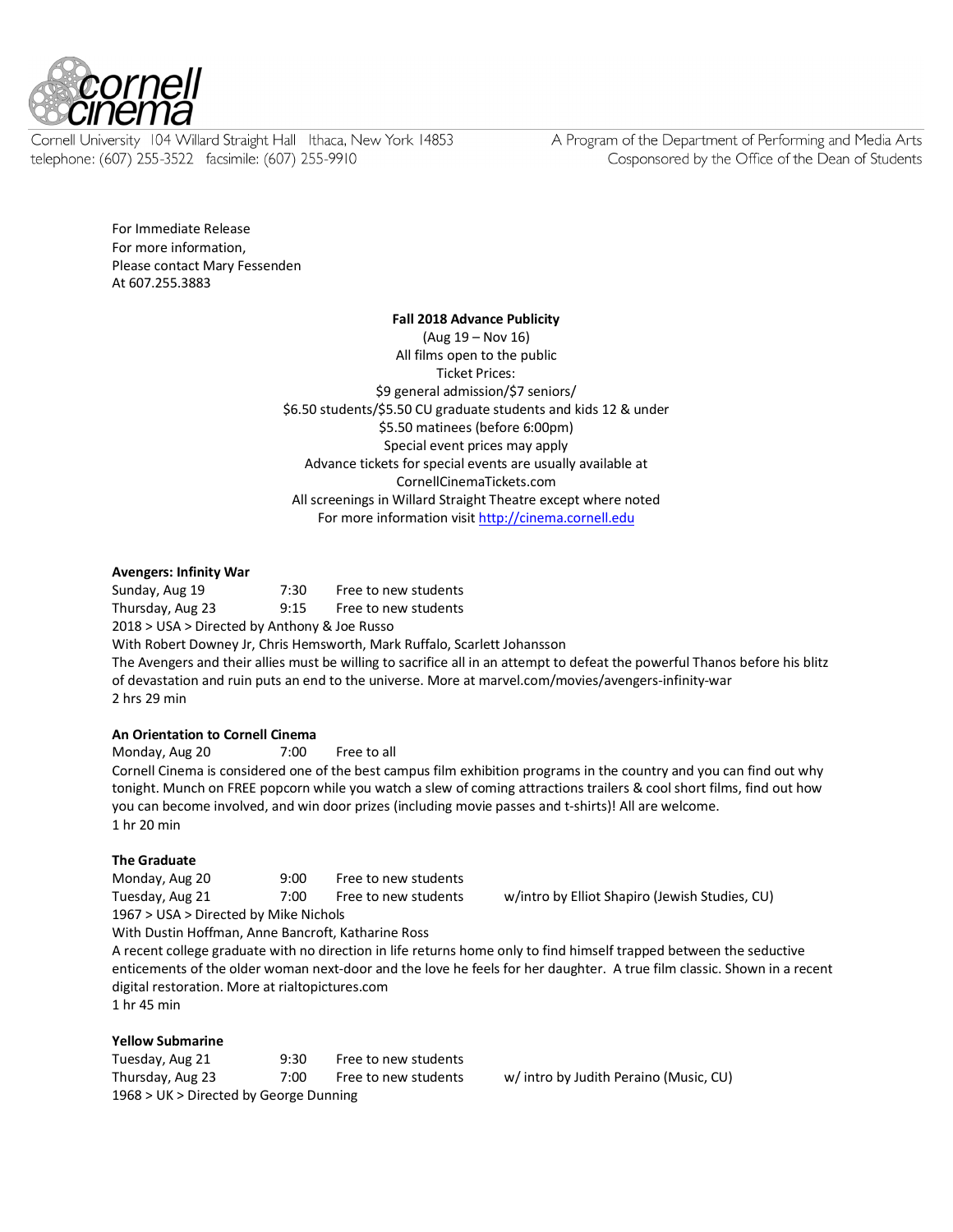With John Lennon, Paul McCartney

Find your inner flower child with this pre-disco mélange of psychedelia, pop art, three chord progressions and animated versions of the Fab Four shown in a special, limited engagement, 50th anniversary restoration! More at abramorama.com/film/2018/yellow-submarine 1 hr 25 min

### **Wings of Desire**

Wednesday, Aug 22 7:00 Free to new students Saturday, Aug 25 7:00 1987 > West Germany > Directed by Wim Wenders With Bruno Ganz, Otto Sander, Peter Falk An angel grown tired of his abstract, weightless existence wishes to experience earthly pleasures in Wenders' masterpiece, set in a shimmering, otherworldly Berlin. Shown in a recent digital restoration. Cosponsored with the Dept of German Studies. Subtitled. More at janusfilms.com/films/1022 2 hrs 10 min

### **A Quiet Place**

Wednesday, Aug 22 9:45 Free to new students Sunday, Aug 26 9:45 2018 > USA > Directed by Jon Krasinski With Jon Krasinski, Emily Blunt In a post-apocalyptic world, a family is forced to live in silence while hiding from monsters with ultra-sensitive hearing. More at aquietplacemovie.com 1 hr 30 min

### **Isle of Dogs**

| Friday, Aug 24   | 7:00 | FREE to all CU students |
|------------------|------|-------------------------|
| Saturday, Aug 25 | 9:45 |                         |
| Monday, Aug 27   | 7:15 |                         |

2018 > USA/Germany > Directed by Wes Anderson

With Bryan Cranston, Koyu Rankin, Edward Norton, Bill Murray, Bob Balaban, Jeff Goldblum, Greta Gerwig In Wes Anderson's gorgeous, imaginative return to stop-motion animation, a dog flu outbreak in the city of Megasaki sends all the city's dogs to live on Trash Island. Friday screening free courtesy of Welcome Weekend. More at isleofdogsmovie.com

1 hr 41 min

# **Black Panther**

Friday, Aug 24 9:15 FREE to all CU students Sunday, Aug 26 7:00

2018 > USA > Directed by Ryan Coogler

With Chadwick Boseman, Michal B. Jordan, Lupita Nyong'o

Black Panther (Chadwick Boseman) springs into action when an old enemy threatens the fate of his nation and the world in this Marvel blockbuster. Friday screening free courtesy of Welcome Weekend. More at marvel.com/movies/movie/224/black\_panther 2 hrs 14 min

# **Medium Cool**

Tuesday, Aug 28 7:15 w/discussion by historian Paul Cronin (NYU) via Skype

1969 > USA > Directed by Haskell Wexler

With Robert Forster, Verna Bloom

Shot in and around the 1968 Democratic National Convention, the film uses the police riots as a backdrop to a story about a cameraman gradually coming to consciousness about politics and media. Historian Paul Cronin (NYU), who made a film about the making of **Medium Cool** and is currently working on a book about the film, will be on hand to discuss. More at criterion.com/films/28426-medium-cool

1 hr 51 min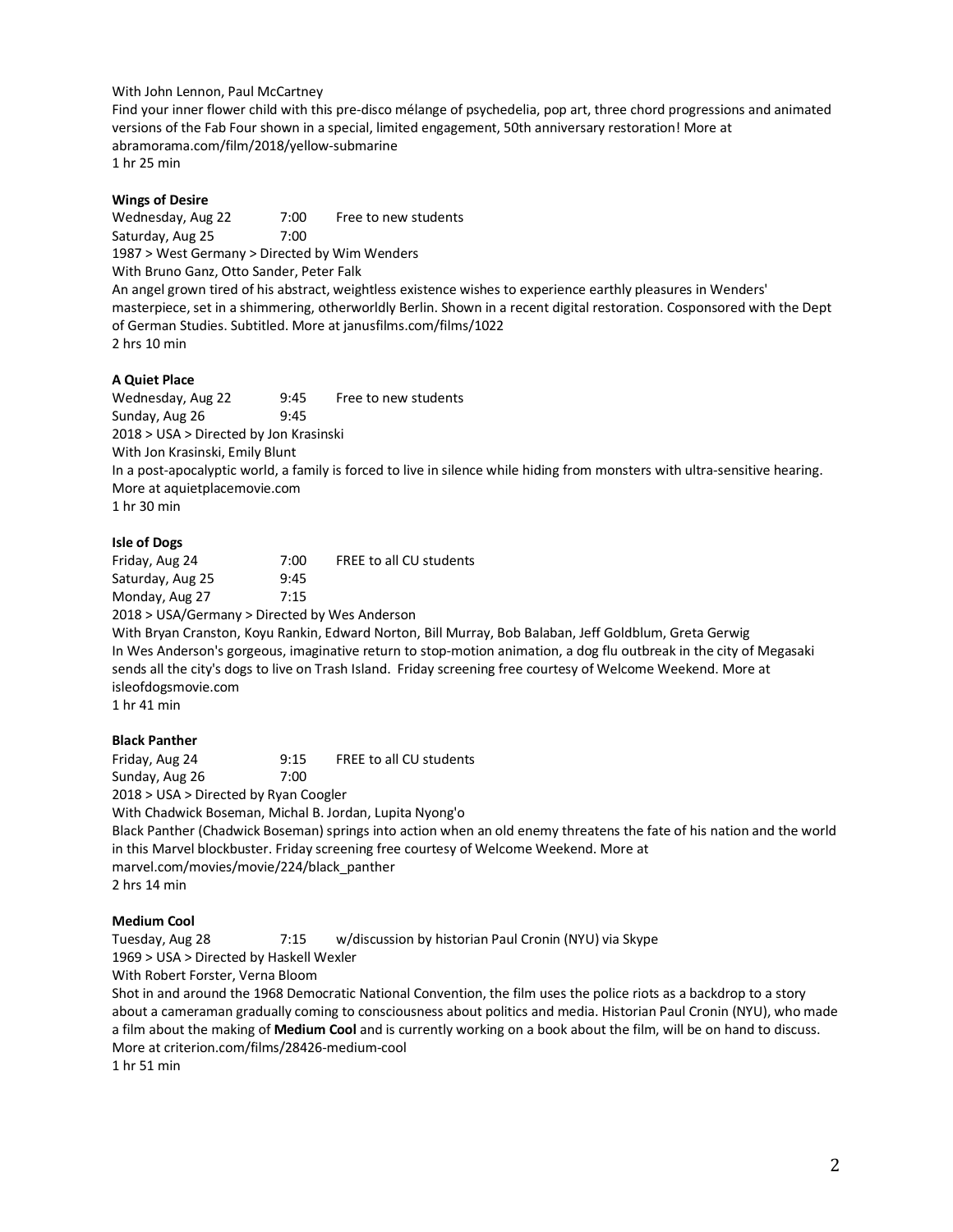### **Columbia Revolt**

Wednesday, Aug 29 7:00 w/ discussion by historian Paul Cronin (NYU) via Skype 1968 > USA > Directed by New York Newsreel collective During the Spring of 1968, students at Columbia University joined forces with Harlem-based activists to occupy key university buildings, opposing Columbia's participation in racist and war-mongering activities, from the local to the international. Made by a radical journalism collective, this documentary captures a flashpoint in the global uprisings of 1968. Historian Paul Cronin (NYU), who edited the recent book *A Time To Stir: Columbia '68* (2018) and made an accompanying eight-hour documentary on the same subject, will be on hand to discuss the film. More at twn.org/catalog/pages/cpage.aspx?rec=886&card=price 59 min

### **Cave of Forgotten Dreams** (3D)

Wednesday, Aug 29 9:15 w/intro by historian Paul Cronin (NYU) via Skype Saturday, Sept 1 7:15 2010 > France > Directed by Werner Herzog

A poetic documentary from Werner Herzog about the Chauvet caves in Southern France, containing the oldest known manmade paintings. Herzog's innovative use of 3D cinematography brings this near-inaccessible locale out in vivid detail. "It is a privilege and a pleasure to be present in a sacred space where the human and the mystical effortlessly intertwine, and we are in Werner Herzog's debt for that great gift." (*LA Times*) Subtitled. Historian Paul Cronin (NYU), who edited the book Werner Herzog's *A Guide for the Perplexed* (2014), will introduce the film. More at ifcfilms.com/films/cave-offorgotten-dreams

1 hr 30 min

#### *Ithaca Premiere*

#### **Filmworker**

| Thursday, Aug 30 | 7:15 |
|------------------|------|
| Sunday, Sept 2   | 7:00 |

2018 > USA > Directed by Tony Zierra

With Leon Vitali, Ryan O'Neal, Danny Lloyd, Matthew Modine

Leon Vitali first worked with Stanley Kubrick on **Barry Lyndon**, in which he formidably portrayed Lord Bullingdon. Thereafter, however, Vitali gave up his burgeoning acting career to go behind the camera and become Kubrick's righthand man. The documentary, filled with film clips, showcases Vitali discussing the daunting auteur's process, and why he gave up so much to work with him. A fascinating case study of obsession and devotion. More at filmworker.com 1 hr 34 min

### **Dr. Strangelove**

Thursday, Aug 30 9:30 Friday, Aug 31 7:15 1963 > USA > Directed by Stanley Kubrick

With Peter Sellers, George C. Scott

A dark parody of the Cold War and the paranoia that came with it, **Dr. Strangelove** is one of Kubrick's best and most famous films, with outstanding performances by Peter Sellers. Cosponsored with the Judith Reppy Institute for Peace & Conflict Studies.

1 hr 33 min

### **Deadpool 2**

| Friday, Aug 31   | 9:20 |
|------------------|------|
| Saturday, Sept 1 | 9:20 |
| Sunday, Sept 2   | 9:15 |
|                  | .    |

2018 > USA > Directed by David Leitch

With Ryan Reynolds, Josh Brolin, Morena Baccarin, Julian Dennison

Smart-talking, boisterous Deadpool (Ryan Reynolds) is back in the follow-up to his long-anticipated 2016 debut. Fans who loved the first installment's irreverent attitude still have shattered fourth walls and meta-jokes aplenty to enjoy. However, the "merc" with a mouth may now be more accurately called the "merc" with a heart, as the franchise's sequel probes issues of family, grief, and trust. More at deadpool.com

1 hr 59 min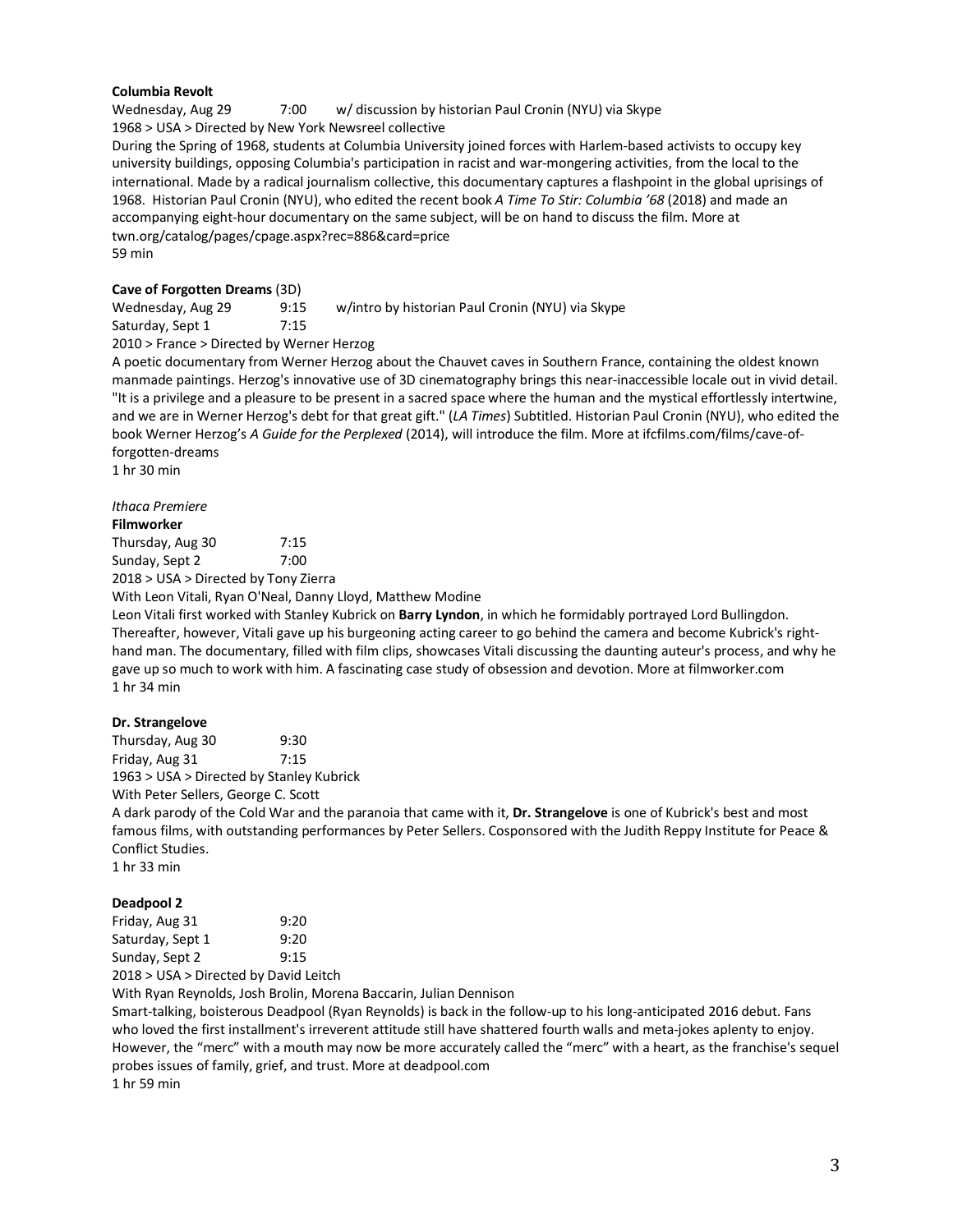### **Monterey Pop**

Wednesday, Sept 5 7:15 1968 > USA > Directed by D.A. Pennebaker

With Otis Redding, Jimi Hendrix, Ravi Shankar

Academy Honorary Award-winning director D.A. Pennebaker's chronicle of the 1967 Monterey Pop Festival returns in a new digital restoration. 2017 marks 50 years since the festival, which featured performers such as Otis Redding, the Jimi Hendrix Experience, Jefferson Airplane, and Simon & Garfunkel. More at janusfilms.com/films/1162 1 hr 18 min

### *Ithaca Premiere*

# **The Gospel According to André**

Thursday, Sept 6 7:00

2017 > USA > Directed by Kate Novack

With André Leon Talley, Naomi Campbell, Sean 'Diddy' Combs, Anna Wintour, Marc Jacobs, Tom Ford, Manolo Blahnik André Leon Talley has been a fixture in the world of fashion for so long that it's difficult to imagine a time when he wasn't defining the boundaries of great style. The film offers an intimate portrait that takes viewers on an emotional journey from Andre's roots growing up in the segregated Jim Crow South to become one of the most influential tastemakers and fashion curators of our times. More at thegospelaccordingtoandre.com 1 hr 33 min

### **First Reformed**

| Thursday, Sept 6 | 9:00 |
|------------------|------|
| Sunday, Sept 9   | 7:00 |

2018 > USA > Directed by Paul Schrader

With Ethan Hawke, Amanda Seyfried, Cedric the Entertainer

**First Reformed** is a vital, of-the-moment film, addressing faith, activism, global warming, and late-stage Capitalism. A bald examination of faith and an excoriation of an individual's ability to affect change during a global catastrophe, exemplified by an imperfect man of the cloth (Ethan Hawke, in a remarkably vulnerable performance). More at a24films.com/films/first-reformed 1 hr 53 min

### **The Atomic Cafe**

Friday, Sept 7 7:00 w/intro by Judith Reppy (STS, CU) Sunday, Sept 9 9:30

1982 > USA > Directed by Kevin Rafferty, Jayne Loader, Pierce Rafferty

One of the defining documentaries of the 20th century, **The Atomic Cafe** offers a darkly humorous glimpse into midcentury America, an era rife with paranoia, anxiety, and misapprehension. Whimsical and yet razor-sharp, this timeless classic illuminates the often comic paradoxes of life in the Atomic Age, while also exhibiting a genuine nostalgia for an earlier and more innocent nation. Shown in a recent digital restoration. Cosponsored with the Judith Reppy Institute for Peace & Conflict Studies. More at kinolorber.com/film/theatomiccafe 1 hr 28 min

### **Ocean's Eight**

Friday, Sept 7 9:20 Saturday, Sept 8 9:45 2018 > USA > Directed by Gary Ross With Sandra Bullock, Cate Blanchett, Anne Hathaway, Rihanna, Mindy Kaling, Helena Bonham Carter Professional thief and recent parolee Debbie Ocean gathers together eight women to attempt a \$150 million jewelry heist at the Met Gala. A cool and witty spin-off of the **Ocean's Eleven** trilogy with an all-star cast dressed in a Met Galaworthy wardrobe. More at oceans8movie.com 1 hr 50 min

# **Barry Lyndon**

Saturday, Sept 8 6:15 1975 > USA > Directed by Stanley Kubrick With Ryan O'Neal, Marisa Berenson, Leon Vitali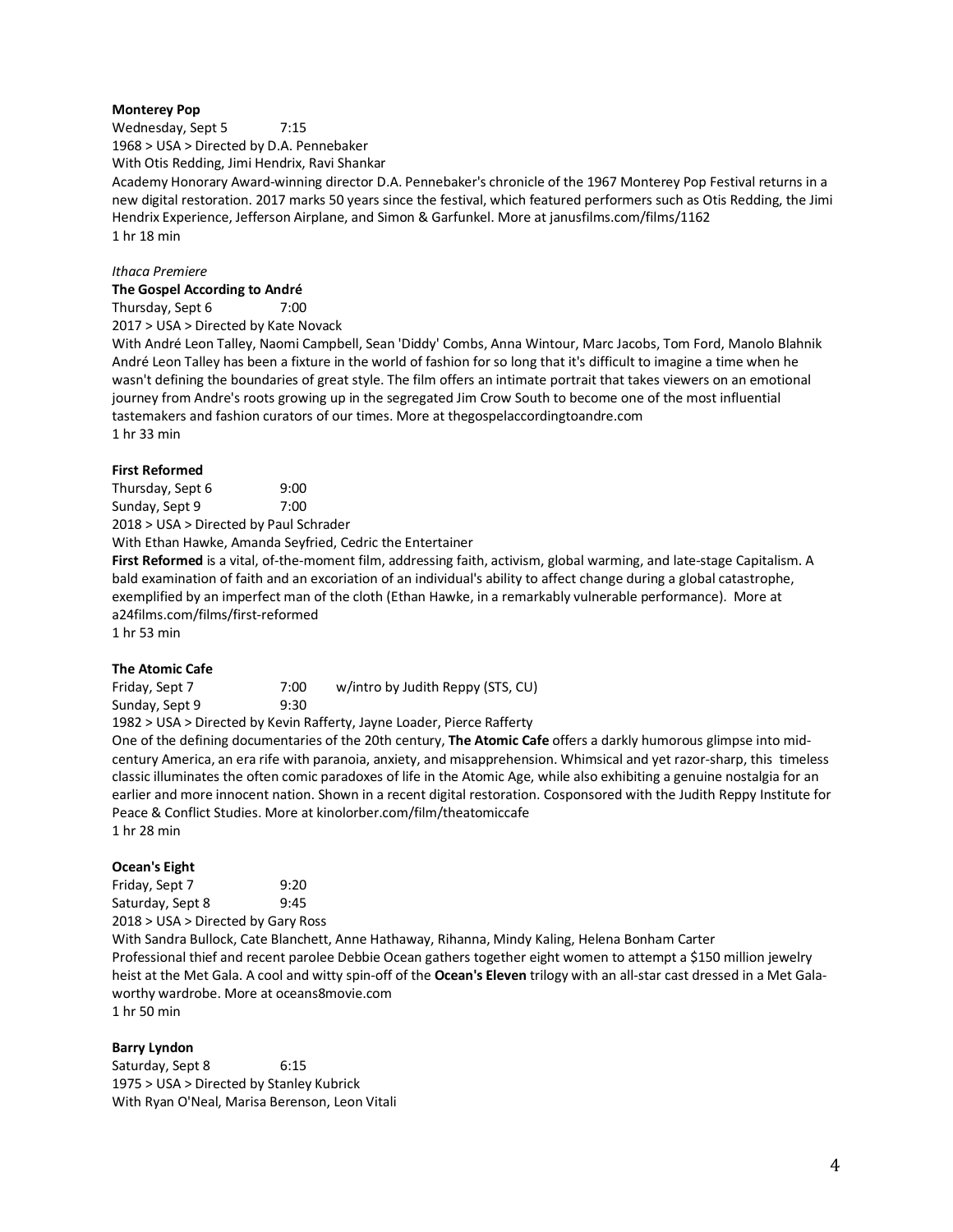**Barry Lyndon** details the rise and fall of an 18th century upstart, Redmond Barry, a son of the Irish gentry who's cast out into the world after a disastrous romantic duel. It's the story of a man who learned the ways of the world too well and was fool enough to put his trust in the nobility of nobleman. 3 hrs 5 min

### **The Black Power Mixtape: 1967-1975**

Wednesday, Sept 12 7:00 w/intro by Cheryl Finley (History of Art & Visual Studies, CU) 2011 > Sweden > Directed by Göran Olsson

With Erykah Badu, Harry Belafonte, Stokely Carmichael, Angela Davis

A fascinating, vital assemblage of footage shot by a group of Swedish journalists documenting the Black Power Movement in the United States, which until recently had never seen the light of day. "This is a film that should be seen by anyone who wants to learn where we've come from as a nation." (*The Hollywood Reporter*) More at ifcfilms.com/films/the-black-power-mixtape

1 hr 40 min

### *Ithaca Premiere*

**The Bomb**

Wednesday, Sept 12 9:20 Free w/intro by Matthew Evangelista (Government, CU) 2016 > USA > Directed by Kevin Ford, Smriti Keshari, Eric Schlosser

**The Bomb** is an experimental, music-driven film that takes viewers on a powerful, visceral journey through the culture and technology of nuclear weapons. With a memorable score by electronica/rock band The Acid. Cosponsored with the Judith Reppy Institute for Peace and Conflict Studies and the CU Library. More at thebombnow.com 55 min

#### *Ithaca Premiere*

**Gabriel and the Mountain**

Thursday, Sept 13 7:00 w/post-screening discussion

2017 > Brazil > Directed by Fellipe Barbosa

With João Pedro Zappa, Caroline Abras

In this travelogue drama based on the true story of a friend of director Fellipe Barbosa, Gabriel, a Brazilian student, decides to travel through Africa on a year-long backpacking trip before beginning his graduate studies at UCLA. The last months of Gabriel Buchmann's life are the subject of the film, "a perceptive and poetic hybrid of documentary and fiction. It both captures and gently critiques Gabriel's free-spirited, adventurous sensibility....A remarkable and fullthroated elegy, a work of art that is full of life." (*NY Times*) Cosponsored with the Office of Global Learning. Subtitled. More at strandreleasing.com/films/gabriel-and-the-mountain 2 hrs 11 min

### **Mountain**

Thursday, Sept 13 10:00 Sunday, Sept 16 9:00 2018 > Australia > Directed by Jennifer Peedom With Willem Dafoe (narrator)

From Tibet to Australia, Alaska to Norway, armed with drones, Go-Pros and helicopters, director Jennifer Peedom has fashioned an astonishing visual symphony of thrill-seeking mountaineers, ice climbers, snowboarders, and parachuting mountain bikers, set to thrilling music by the Australian Chamber Orchestra. "Awe-inspiring visuals and equally stirring orchestrations combine to fittingly majestic effect in **Mountain**, a unique portrait of mankind's enduring fascination with the world's most formidable summits." (*LA Times*) Cosponsored with Cornell Outdoor Education. More at madmanfilms.com.au/mountain/

1 hr 14 min

*Ithaca Premiere* **Marlina the Murderer in Four Acts** Friday, Sept 14 7:15 Sunday, Sept 16 7:00 2017 > Indonesia > Directed by Mouly Surya With Marsha Timothy, Egy Fedly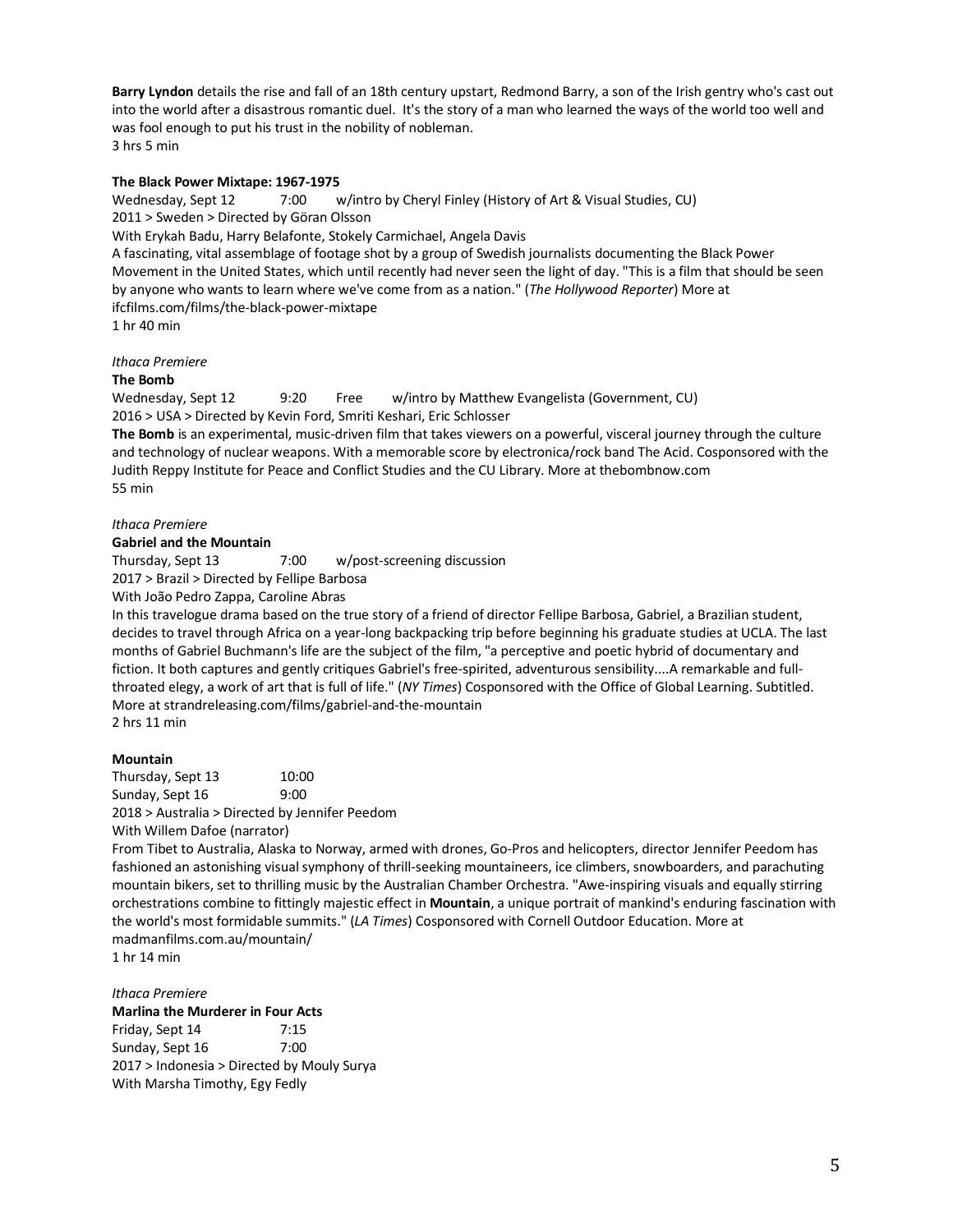This fierce feminist western from Indonesian director Mouly Surya follows recently widowed Marlina after an encounter with a group of thieves and rapists. The saga of Marlina's quest for justice is a gorgeously shot, fantastical and furious revenge fantasy. Subtitled. More at kimstim.com/marlina.html 1 hr 33 min

### **Hereditary**

Friday, Sept 14 9:20 Saturday, Sept 15 9:45 2018 > USA > Directed by Ari Aster With Toni Collette, Milly Shapiro, Alex Wolff, Gabriel Byrne "A harrowing story of unthinkable family tragedy that veers into the realm of the supernatural, **Hereditary** takes its place as a new generation's **The Exorcist** - for some, it will spin heads even more savagely." (*Time Out*) More at hereditary.movie 2 hrs 7 min

### **Amarcord**

Saturday, Sept 15 7:00 1974 > Italy > Directed by Federico Fellini With Magali Noel, Bruno Zanin Fellini's affectionate semi-autobiographical film about the seaside town of Rimini under the fascists. Winner of the Best Foreign Language Film Oscar in 1974. Subtitled. More at janusfilms.com/amarcord 2 hrs 3 min

### **RBG**

Monday, Sept 17 7:00 w/discussion TBD 2018 > USA > Directed by Julie Cohen & Betsy West With Ruth Bader Ginsburg, Gloria Steinem, Nina Totenberg An inspiring portrait of Supreme Court Justice and Cornell alum Ruth Bader Ginsberg '54. "Ginsburg's life - and its many lessons, both learned and taught - come to entertaining and energetic life" (*Indiewire*) in this new documentary that bowed at the Sundance Film Festival in January. More at rbgmovie.com 1 hr 37 min

### **La Chinoise**

Wednesday, Sept 19 7:15 Sunday, Sept 23 9:00 1967 > France > Directed by Jean-Luc Godard

With Jean-Pierre Leaud, Juliet Berto, Anne Wiazemsky

A group of ideologically infatuated French philosophy students spend a summer converting a luxurious Parisian apartment into a revolutionary hot-bed in this clever and colorfully intoxicating cine-essay from Godard's early years. Shown in a recent digital restoration. Subtitled. More at kochlorberfilms.com 1 hr 33 min

### *Ithaca Premiere*

### **Garry Winogrand: All Things are Photographable**

Thursday, Sept 20 7:00 w/ filmmaker Sasha Waters Freyer in person 2018 > USA > Directed by Sasha Waters Freyer

With Matthew Weiner, Laurie Simmons, Geoff Dyer

The first documentary film on the life and work of acclaimed photographer Garry Winogrand. Decades before digital technology transformed how we make and see pictures, Garry Winogrand made hundreds of thousands of them. These images capture a bygone era: the New York of *Mad Men* and the early years of the Women's Movement, the birth of American suburbs, and the glamour and alienation of Hollywood. Forged by his own words and images, the film is a stunningly intimate portrait of a man who both personified his era and transformed it. Cosponsored with the Dept of Art. More at winograndmovie.com

1 hr 30 min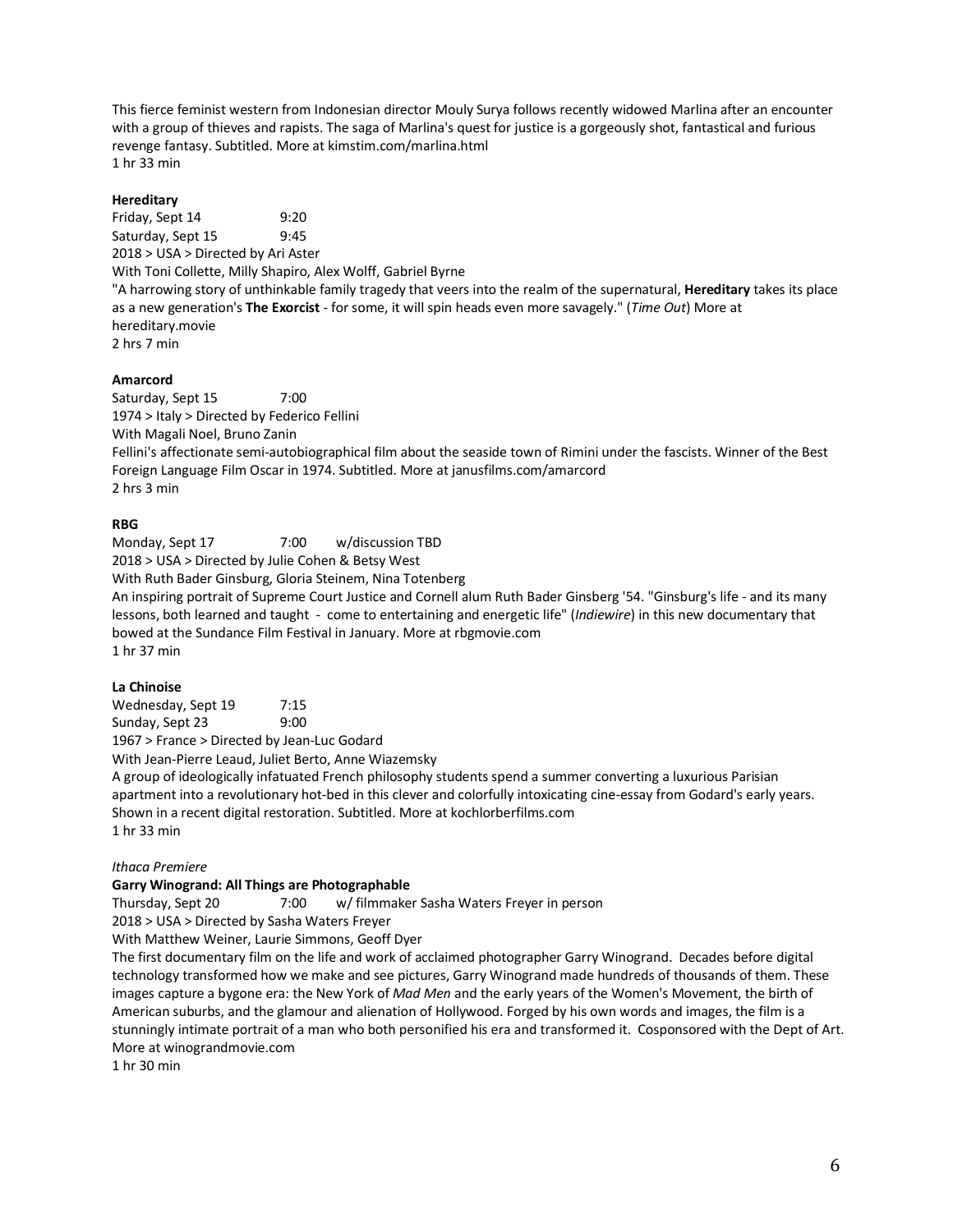### **Harold and Maude**

Thursday, Sept 20 9:40 Saturday, Sept 22 9:45 1972 > USA > Directed by Hal Ashby With Bud Cort, Ruth Gordon A cult classic on timeless themes: love and death, sex and age, false suicide and the military, funerals and Cat Stevens. 1 hr 32 min

# *Ithaca Premiere*

**En el Séptimo Día (On the Seventh Day)**

Friday, Sept 21 7:15 Sunday, Sept 23 7:00 2017 > USA > Directed by Jim McKay

With Fernando Cardona, Gilberto Jimenez, Abel Perez

A group of undocumented Mexican immigrants work long hours six days a week, and then savor their day of rest on Sundays on the soccer fields of Brooklyn. When José's team makes it to the finals, he's thrilled, but if he plays, he risks losing his job as a bicycle delivery person and his dreams for the future. With a cast of non-professional actors recruited in Brooklyn, this quiet film has an air of documentary-style observation. "A work of unforced charm, a neorealist marvel." (*The Hollywood Reporter*) Subtitled. More at cinemaguild.com/theatrical/septimodia.html 1 hr 32 min

### **Jurassic World: Fallen Kingdom**

Friday, Sept 21 9:15 Shown in 3D Saturday, Sept 22 7:00 2018 > USA > Directed by J.A. Bayona With Chris Pratt, Bryce Dallas Howard

Four years after the last incident at the Jurassic World theme park, the dinosaurs that were left behind are on their own in the wild. It's up to former raptor trainer Owen and park operations manager Claire to rescue the surviving dinosaurs from an impending natural disaster and figure out a conspiracy with catastrophic implications. More at universalpictures.com/movies/jurassic-world-fallen-kingdom 2 hrs 8 min

### *Ithaca Premiere*

**The Road Called Life**

Monday, Sept 24 7:15 Free

2014 > South Korea > Directed by Jae-huun Ahn & Hye-Jin Han

This beautifully animated film is based on three famous Korean short stories from the 1920s and 30s that are studied by Korean high school students. The three segments focus on the hardships and pleasures of the different stages of a man's life. Sponsored by the CU Library. Subtitled. More at studio-mwp.com/originalwork/1431 1 hr 30 min

# **Have a Nice Day**

Tuesday, Sept 25 7:15 Free 2017 > China > Directed by Jian Liu

With voices of Changlong Zhu, Kai Cao

In a desperate attempt to find money to save his fiancee's failed plastic surgery, Xiao Zhang, a mere driver, steals a bag containing a million dollars from his boss. News of the robbery spreads fast within the town and, over the course of one night, everyone starts looking for Xiao Zhang and his money...Liu Jian delivers a whirlwind neo-noir, cementing his place as a pioneering force in independent Chinese animation. Sponsored by the CU Library. Subtitled. More at strandreleasing.com/films/have-a-nice-day 1 hr 17 min

### **The Night is Short, Walk on Girl**

Wednesday, Sept 26 7:15 Thursday, Sept 27 10:00 2018 > Japan > Directed by Masaaki Yuasa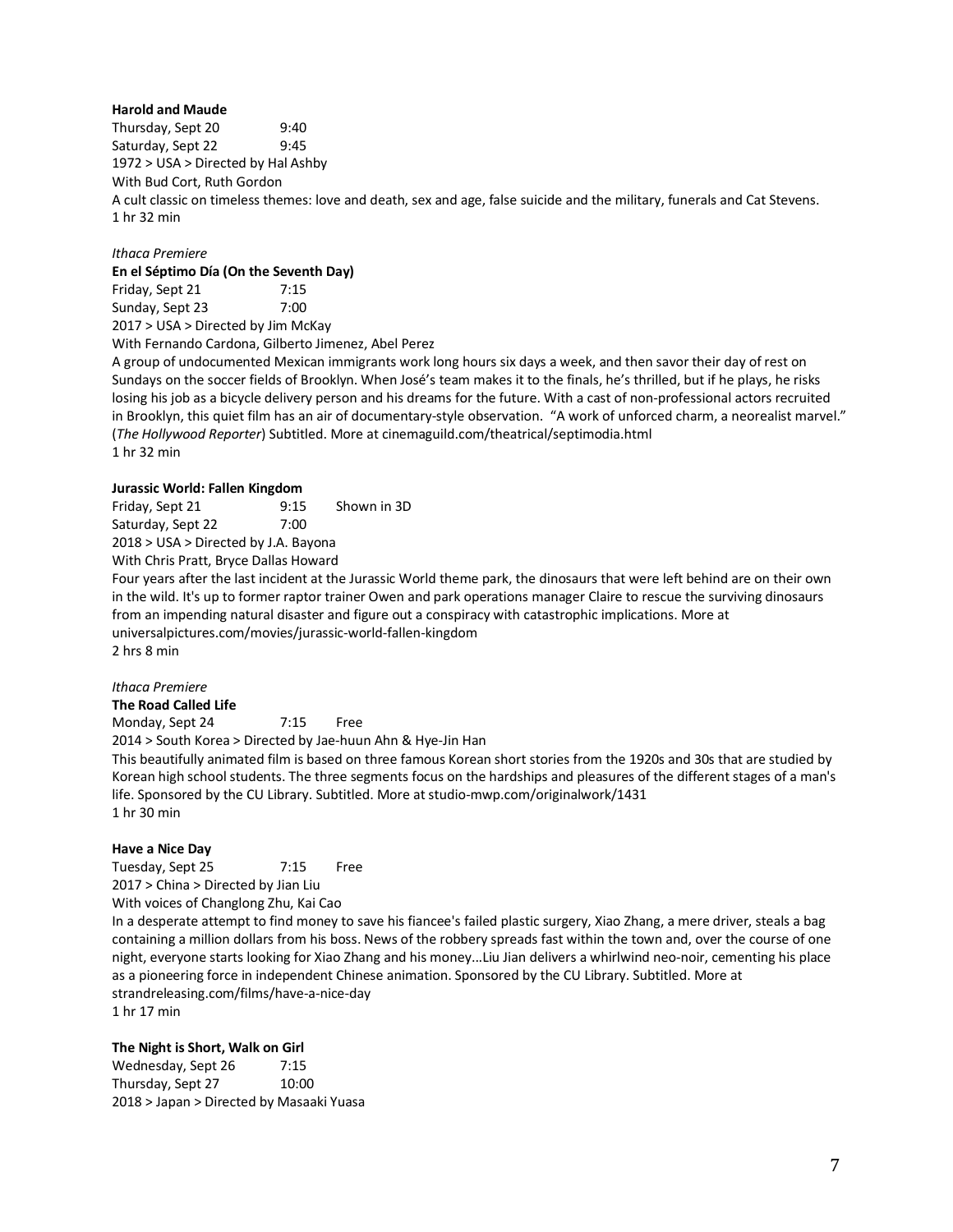From the visionary mind of director Masaaki Yuasa (**Mind Game**), **Night** is a comedy about one epic night in Kyoto. As a group of teens go out for an evening on the town, a sophomore known only as "The Girl with Black Hair" experiences a series of surreal encounters with the local nightlife. Subtitled. More at gkids.com 1 hr 32 min

#### *Ithaca Premiere*

**In the Last Days of the City** Thursday, Sept 27 7:00 w/filmmaker Tamer El Said in person 2018 > Egypt > Directed by Tamer El Said With Khalid Abdalla

The fictional story of a filmmaker from downtown Cairo as he struggles to capture the soul of a city on edge while facing loss in his own life. Shot in Cairo, Beirut, Baghdad and Berlin during the two years before the outbreak of revolution in Egypt, the film's multi-layered stories are a visually rich exploration of friendship, loneliness and life in cities shaped by the shadows of war and adversity. Cosponsored with the Dept of Near Eastern Studies. Subtitled. More at bigworldpictures.org/films/inthelastdaysofthecity/index.html 1 hr 58 min

### **Incredibles 2**

Friday, Sept 28 7:00 & 9:30 Saturday, Sept 29 7:00 & 9:30 2018 > USA > Directed by Brad Bird

With Craig T. Nelson, Holly Hunter, Sarah Vowell, Catherine Keener, Samuel L. Jackson In the long-awaited sequel, everyone's favorite crime-fighting superfamily is back. Elastigirl is recruited as the face of a new project meant to change the public image of superheroes, and is out of the house and in the spotlight, battling a new, mind-controlling villain. Meanwhile, Mr. Incredible is stuck at home, struggling to take care of the kids--Violet, Dash, and newly powerful baby Jack-Jack. More at movies.disney.com/incredibles-2 1 hr 58 min

# *Ithaca Premiere*

**The Emperor's Nightingale**

Sunday, Sept 30 4:30 1948 > Czechoslovakia > Directed by Jiri Trnka

Trnka's adaptation of a classic Hans Christian Andersen fairy tale - about a Chinese emperor ensorcelled by the song of a mechanical nightingale - is an enchanting animated jewel box awash in hallucinatory, storybook imagery. Screening with **The Devil's Mill** (1949, 20 mins). Neither film has dialogue. Recommended for ages 6+. More at comebackcompany.com/ 1 hr 12 min

### **SuperFly**

Sunday, Sept 30 7:00 w/intro by Cheryl Finley (History of Art & Visual Studies, CU)

2018 > USA > Directed by Director X With Trevor Jackson, Jason Mitchell, Lex Scott Davis

1972 blaxploitation film **Super Fly** gets a modern update courtesy of rap video and movie director, Director X. Trevor Jackson stars as Youngblood Priest, a cocaine dealer trying to get out of the business. The low-budget grit of the original film has been replaced by a glossy sheen, fitting for a movie that touts the music, fashion, and culture of Atlanta as major characters. More at superfly.movie

1 hr 56 min

*Ithaca Premiere* **Brand X**

Tuesday, Oct 2 7:00 w/ intro by Jeremy Braddock (English/Media Studies, CU) 1970 > USA > Directed by Wynn Chamberlain

With Taylor Mead, Sally Kirkland, Abbie Hoffman, Ultra Violet

"A raucous, choppy, political satire inspired by a day in the life of American television, the film appropriates TV formats ranging from talk shows and commercials to White House press conferences. The film is a precursor to Saturday Night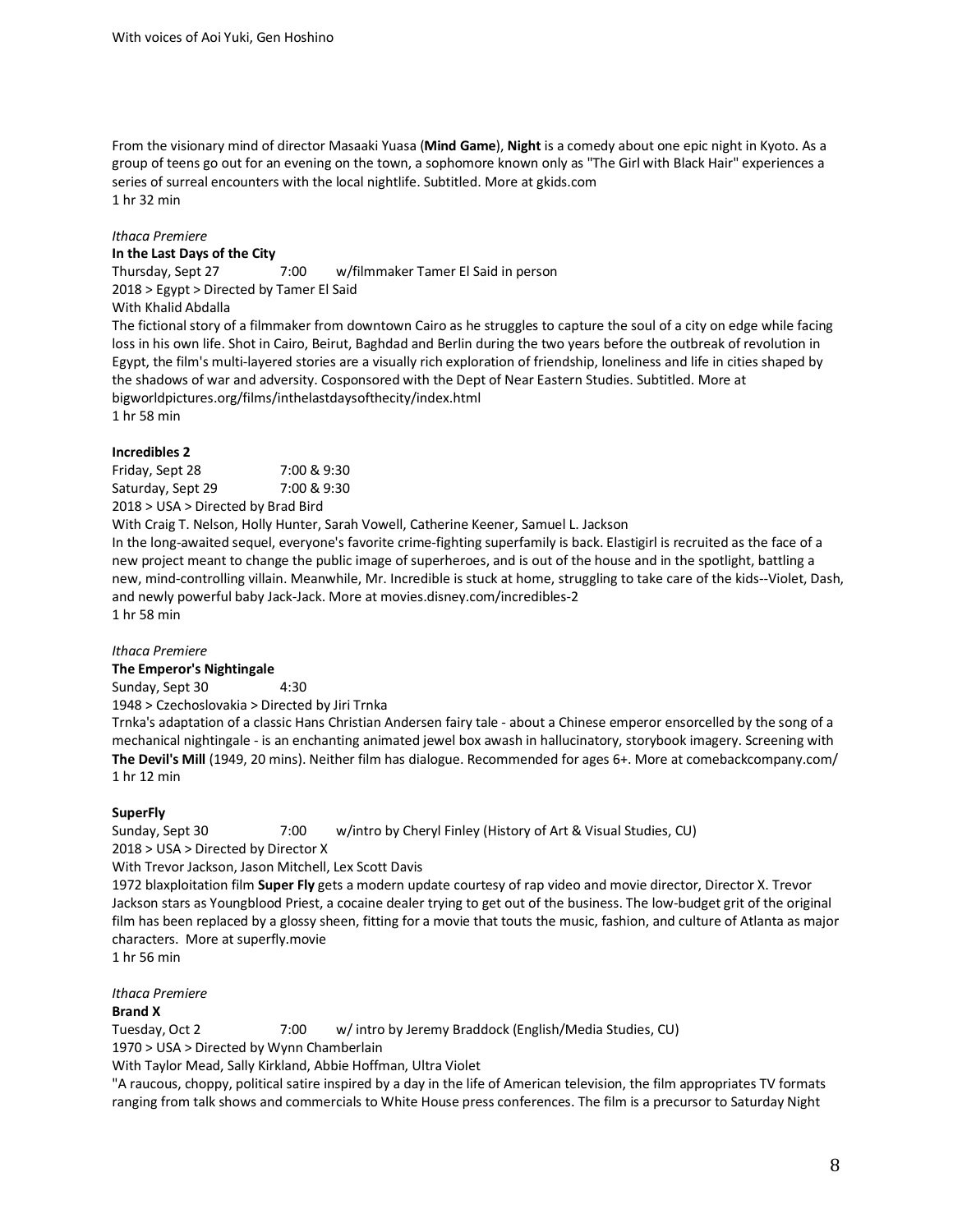Live and its anarchic humour remains untarnished." (*Frieze Magazine*) Recent digital restoration courtesy of Fondazione Cineteca di Bologna. Cosponsored by the Dept of PMA and the Media Studies Initiative. More at brandxmovie.com/ 1 hr 27 min

*Ithaca Premiere*

**Dynamite Chicken**

Tuesday, Oct 2 9:20 w/ intro by Jeremy Braddock (English/Media Studies, CU) 1971 > USA > Directed by Ernest Pintoff With Richard Pryor John Lennon, Yoko Ono, Andy Warhol

An early example of counterculture's skewering of the medium of television, **Dynamite Chicken** is a pop culture collage featuring Richard Pryor, Tuli Kupferberg of the Fugs and The Ace Trucking Company. The full title of the film is **Dynamite Chicken: A Contemporary Probe and Commentary of the Mores and Maladies of Our Age ... with Schtick, Bits, Pieces, Girls, Some Hamburger, a Little Hair, a Lady, Some Fellas, Some Religious Stuff, and a Lot of Other Things.** Cosponsored with the Dept of Performing & Media Arts and the Media Studies Initiative. 1 hr 16 min

*Ithaca Premiere*

### **The Czech Year**

Wednesday, Oct 3 7:15

1947 > Czechoslovakia > Directed by Jiri Trnka

Trnka established his reputation as a world-renowned master of puppet animation with his Venice prize-winning first feature, a kinetic visual symphony bursting with music and dance that celebrates the customs and folklore of the Czech people. Shown with Trnka's short film **Romance with Double Bass** (1949, 13 mins). Subtitled. More at comebackcompany.com/

Total running time: 1 hr 31 min

### *Ithaca Premiere*

### **A Midsummer Night's Dream**

Thursday, Oct 4 7:00

1959 > Czechoslovakia > Directed by Jiri Trnka

Richard Burton narrates this bewitching adaptation of Shakespeare's romantic fairy tale, a masterpiece of surpassing, balletic beauty that plays out amidst a garlanded, pastel dreamscape. Screening with Trnka's short film **Why UNESCO?** (1958, 10 mins, in Czech with English subtitles) More at comebackcompany.com/ Total running time: 1 hr 22 min

### *Ithaca Premiere*

**Trnka Shorts: Mature Mastery**

Thursday, Oct 4 9:00 Friday, Oct 5 9:00

1962 – 1965 > Czechoslovakia > Directed by Jiri Trnka

In the 1960s, at the height of his artistic powers, Trnka turned to increasingly dark, surreal, satirical, and politically defiant subject matter. The result was a string of visually innovative, modernist masterpieces that encompass dystopian science fiction, religious parody, and, in his final crowning achievement, an impassioned protest against state censorship. Complete line-up online. More at comebackcompany.com/ 1 hr 24 min

### *Ithaca Premiere*

### **Trnka Shorts: Early Years**

Friday, Oct 5 7:00

1946 - 1954 > Czechoslovakia > Directed by Jiri Trnka

Trnka proved himself to be a master animator from the very beginning, as evidenced by the formally inventive, wittily offbeat works in this program, which includes the filmmaker's earliest experiments in the art form: a modernist tour- deforce of surrealist invention and a 2D/collage combo that's an anti-Nazi lampoon. Complete line-up online. Subtitled. More at comebackcompany.com/

1 hr 29 min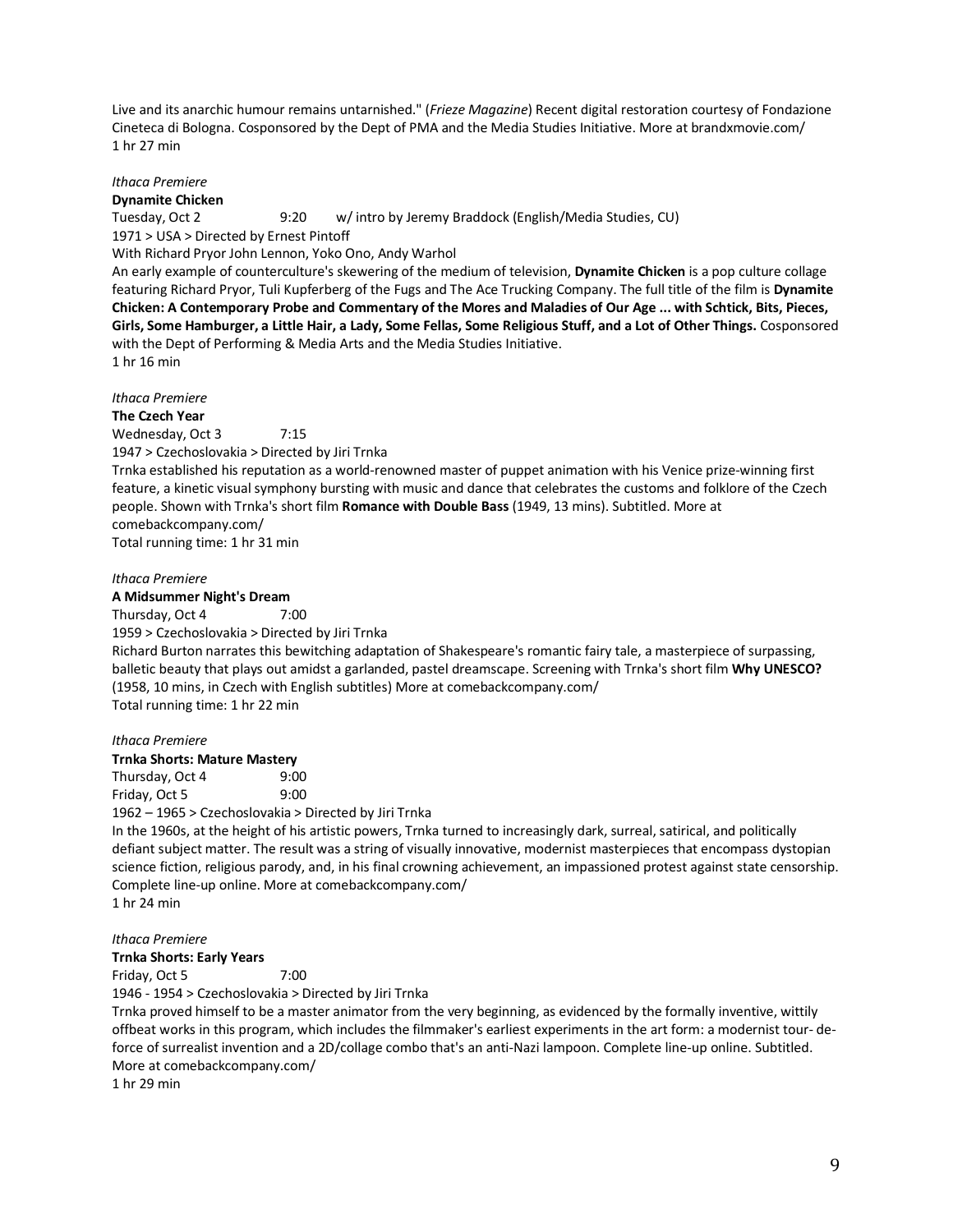#### *Ithaca Premiere*

**In the Intense Now**

Wednesday, Oct 10 7:15

2018 > Brazil > Directed by João Moreira Salles

A personal essay which analyses and compares images of the political upheavals of the 1960s. From the military coup in Brazil to China's Cultural Revolution, from the student uprisings in Paris to the end of the Prague Spring. "One of the most remarkable political essays in contemporary cinema." (Buenos Aires International Film Festival) Subtitled. More at icarusfilms.com/if-inten

2 hrs 7 min

### *Ithaca Premiere*

#### **Experimental Minute Films by Alexander Kluge**

Thursday, Oct 11 7:30 Free w/ post-screening discussion by Erik Born (German Studies, CU) 2018 > Germany > Directed by Alexander Kluge

### With Changlong Zhu, Kai Cao

Alexander Kluge (b. 1932) is a polymath of European modernity and contemporary globalization, whose prize-winning work in literature, film, television, music, sound, history, digital media, and social theory turns on catastrophe, hope, and transformation. Re-imagining agency since the 1960s, Kluge also probes new perspectives for 21st-century culture and society. Available in Ithaca for the first time in the context of an international conference on Kluge's perspectival innovations in creative arts and critical practice, a sampling of his recent experimental "minute films" encourages us to see, hear, and think constellations of revolution, war, cityscapes, and screen experience itself anew. Conference info & cosponsors online. Subtitled.

1 hr

### **McQueen**

Thursday, Oct 11 9:30 Saturday, Oct 13 7:00 2018 > UK > Directed by Ian Bonhôte, Peter Ettedgui With Alexander McQueen

A personal look at the extraordinary life, career and artistry of late fashion designer Alexander McQueen, whose rags-toriches story is a modern-day fairy tale, laced with the gothic. Mirroring the savage beauty, boldness and vivacity of his design, this documentary is an intimate revelation of McQueen's own world, both tortured and inspired, which celebrates a radical and mesmerizing genius of profound influence. "A spectacular visual album of his work and an achingly moving account of the incomplete life behind it." (*Variety*) More at bleeckerstreetmedia.com/mcqueen 1 hr 51 min

*Ithaca Premiere* **Araby**

Friday, Oct 12 7:15 Sunday, Oct 14 4:30 2018 > Brazil > Directed by João Dumans & Affonso Uchoa With Aristides de Sousa, Murilo Caliari

The life of an itinerant laborer is recounted through his journal entries over a number of years in this fable-like road movie. "A carefree life on the move is steadily and exquisitely overtaken by melancholy in **Araby**, the portrait of a meandering journey fueled by song, anecdote, and landscape that zeroes in on the pressures of contemporary Brazil almost in passing." (*Slant Magazine*) Subtitled. More at grasshopperfilm.com/film/araby/ 1 hr 37 min

### **Sorry to Bother You**

Friday, Oct 12 9:30 Saturday, Oct 13 9:20 Sunday, Oct 14 7:00 2018 > USA > Directed by Boots Riley With Lakeith Stanfield, Tessa Thompson, Jermaine Fowler, Danny Glover Boots Riley made his name as a member of Oakland hip-hop group The Coup before making his debut movie. In it, he turns his critical eye and eccentric imagery to skewering the telemarketing industry, and corporate America as a whole.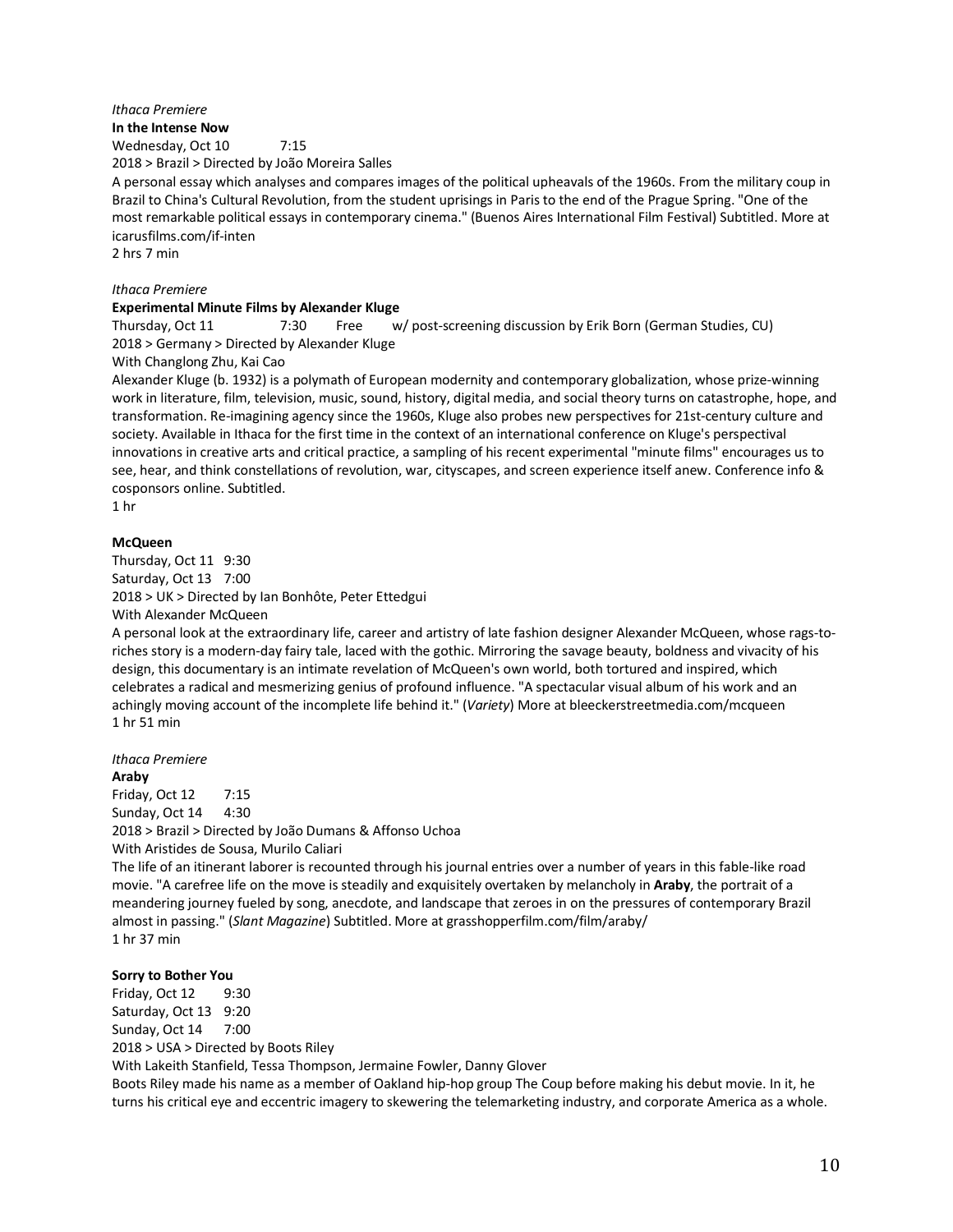Down-on-his luck Cassius Green breaks through as a telemarketer by using his "white voice," but soon learns that success comes at a price. "It is a hilarious, moving, crazy, ambitious piece of satire, a film that's inspired by visual artists like Michel Gondry and the visual language of music videos." (RogerEbert.com) More at sorrytobotheryou.movie 1 hr 45 min

# *Ithaca Premiere*

#### **The King**

Monday, Oct 15 7:00 2018 > USA > Directed by Eugene Jarecki With Ethan Hawke, James Carville, Rosanne Cash, Chuck D, Emmylou Harris Forty years after the death of Elvis Presley, a musical road trip across America in his 1963 Rolls Royce explores how a country boy lost his authenticity and became a king while his country lost her democracy and became an empire. "It's hard to pinpoint exactly when this random, scattershot, overreaching movie stops spinning its wheels and starts flying on a cumulative power that floors you. But when it happens – kapow! By the end we're looking at Elvis, America and ourselves with new eyes." (*Rolling Stone*) More at theking.film 1 hr 47 min

# *Ithaca Premiere*

**Eating Animals** Tuesday, Oct 16 7:00 2017 > USA/UK > Directed by Christopher Dillon Quinn With Natalie Portman (narrator)

Documentary adaptation of Jonathan Safran Foer's book-length essay on modern dietary choices, as food sources moved from traditional farming communities to industrialized agriculture. Spotlighting farmers who have pushed backed against industrial agriculture, the film offers attainable solutions to a growing crisis, while making the case that ethical farming is not only an animal rights issue but one that affects every aspect of our lives. Shown on World Food Day. More at eatinganimalsmovie.com

1 hr 34 min

# **Let the Sunshine In**

Wednesday, Oct 17 7:15 2018 > France > Directed by Claire Denis

With Juliette Binoche, Xavier Beauvois, Gerard Depardieu

Juliette Binoche is incandescent as a middle-aged Parisian artist in search of a lasting love, but refusing to settle for any of the flawed men in her life. What reads like a standard romantic comedy premise is transformed, in the hands of master filmmaker Denis, into something altogether deeper, more poignant and perceptive, about the profound mysteries of love. Subtitled. More at ifcfilms.com/films/let-the-sunshine-in 1 hr 34 min

*Ithaca Premiere* **Félicité** Thursday, Oct 18 7:15 Sunday, Oct 21 7:00

2017 > France/Senegal > Directed by Alain Gomis

With Vero Tshanda Beya Mputu, Gaetan Claudia, Papi Mpaka

Felicité sings in a bar in Kinshasa in the Democratic Republic of Congo. When her 14-year-old son has a motorcycle accident, she goes on a frantic search for help through the streets of the city, a world of music and dreams. What begins as gritty, music-infused drama gradually morphs into a dreamlike mood piece and, eventually, a tentative romance. "A virtual documentary of city sights and moods, and also a bitter expose of a country without a social safety net. Bluetoned dream sequences and classical-music interludes suggest counter-lives of idealistic aspirations, private and public." (*The New Yorker*) Subtitled. More at strandreleasing.com/films/felicite/

2 hrs 3 min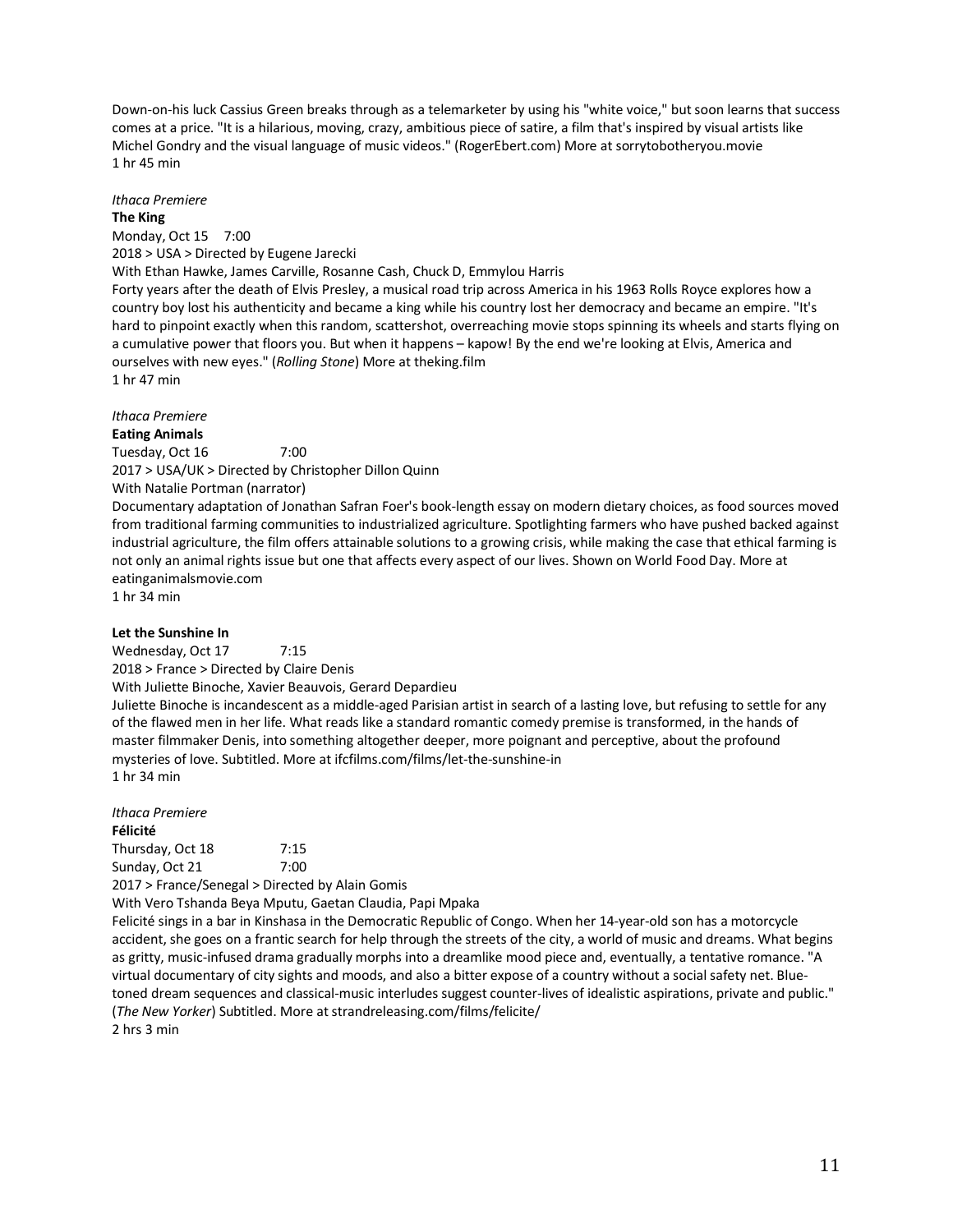**The Phantom of the Opera** w/original score performed live by The Invincible Czars

Thursday, Oct 18 7:30 Sage Chapel Special Ticket Prices: \$10 general/\$8 students & seniors 1925 > USA > Directed by Rupert Julian

With Lon Chaney, Norman Kerry, Mary Philbin , Gibson Gowland

One of the scariest and most influential horror films of all time, in which Lon Chaney continues to amaze as the mysterious Phantom. Cosponsored with the Cornell Council for the Arts and the Dept of Music. Advance tickets at CornellCinemaTickets.com. More at kinolorber.com/film/thephantomoftheopera & invincibleczars.com/ 1 hr 28 min

### **Ant-Man and The Wasp**

Friday, Oct 19 7:00 & 9:30 Saturday, Oct 20 9:15 2018 > USA > Directed by Peyton Reed

With Paul Rudd, Evangeline Lily, Michael Douglas

Approached by Hope van Dyne and Dr. Hank Pym, Scott Lang once again dons the Ant-Man suit to fight alongside the Wasp. The mission soon leads to secret revelations from the past as the duo finds itself in an epic battle against a powerful enemy. More at marvel.com/antman

1 hr 58 min

# *Ithaca Premiere*

### **Revolting Rhymes**

Saturday, Oct 20 2:00 \$5/\$4 kids 12 & under 2016 > UK > Directed by Jane Lachauer & Jakob Schuh Based on the much-loved children's book written by Roald Dahl and illustrated by Quentin Blake, **Revolting Rhymes** takes the classic fairy tales of Little Red Riding Hood, Snow White, The Three Little Pigs, Jack & the Beanstalk and Cinderella, then mixes them together and serves them with a mischievous twist. Recommended for ages 8+. More at gkids.com/films/revolting-rhymes 58 min

### **The Crime of Monsieur Lange**

Saturday, Oct 20 7:15 Sunday, Oct 21 4:30 1936 > France > Directed by Jean Renoir With Rene Lefevre, Jules Berry

Renoir made this film on a shoestring budget so that he could have perfect freedom to tell his tale of collective resistance to fascism. A writer of pulp fiction cowboy novels helps to organize a cooperative to run the publishing house when the boss, played as pure evil by Jules Berry, is reported dead. The boss turns up alive, though, and Monsieur Lange must commit murder to preserve the new order. One of the most influential films of the 1930s. Shown in a recent digital restoration. Subtitled. More at rialtopictures.com/catalogue/the-crime-of-monsieur-lange 1 hr 30 min

### **Faces Places**

Monday, Oct 22 7:00 2017 > France > Directed by Anges Varda, JR With Anges Varda, JR

Kindred spirits Agnes Varda and photographer JR share a radical passion for images and their creation and dissemination. Together they travel around the villages of France in JR's photo truck meeting locals, learning their stories and producing enormous portraits of them, prominently displayed on houses, barns, storefronts and trains. "The subject of [the film] is the heroism of daily life, the recognition of the daily labor and struggles of factory workers, farmers, waitresses, and, for that matter, women over all whose private roles in sustaining the public lives of their male partners go largely uncommemorated." (*The New Yorker*) Awarded Best Documentary of 2017 by both the NY and LA Film Critics Associations. Subtitled. More at cohenmedia.net/films/faces-places 1 hr 29 min

12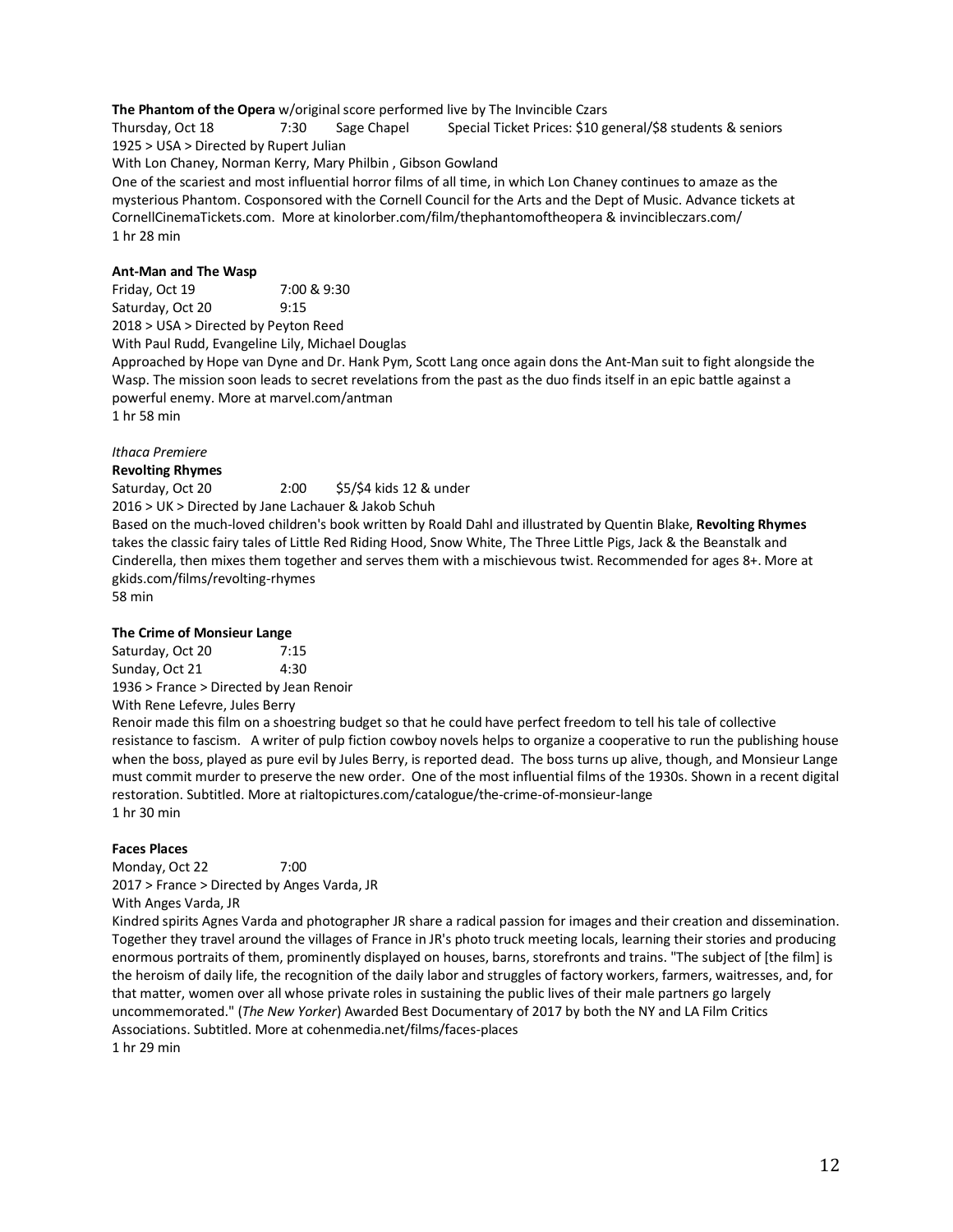### **Specters of Feminist Silent Film Comedy**

Tuesday, Oct 23 7:00 w/author Maggie Hennefeld (University of Minnesota) in person Assistant professor of cultural studies and comparative literature at the University of Minnesota, Maggie Hennefeld had long been interested in comedy and film. But seeing the 1903 movie **Mary Jane's Mishap** inspired her research into the early days of silent film, when female stars used slapstick for feminist aims. That research informs her new book, "Specters of Slapstick and Silent Film Comediennes" (Columbia University Press, 2018). Tonight she'll present a dozen of her favorite films. The program is cosponsored with the Wharton Studio Museum as part of Silent Movie Month. 1 hr 30 min

### **Poetry in Motion: Super8 Films**

### Wednesday, Oct 24 7:15 w/filmmaker Helga Fanderl in person 2018 > Germany > Directed by Helga Fanderl

Helga Fanderl was born in Germany in 1947 and wanted to be a poet. She studied, and then taught, language and literature, before discovering that film was the appropriate medium for her artistic expression. She found that it was not language, but visual art, that opened the way to a very personal and intense poetic work. Since 1986 she has created a body of work consisting of 1000 short films, shot in Super8 with no postproduction, that she draws from for her screenings. She also carefully constructs her own programs for each occasion & venue, and presents them in person. In this performative talk, she will explain in detail her filmic practice and illustrate it with a series of pieces that she will screen herself in Super8 & 16mm. More at helgafanderl.com Cosponsored with the Dept of Art. 1 hr

### *Ithaca Premiere*

**Saving Brinton**

Thursday, Oct 25 7:00 2018 > USA > Directed by Andrew Sherburne and Tommy Haines

With Serge Bromberg

In rural Iowa, a beloved history teacher named Michale Zahs preserves the century-old showreels of one of America's first motion picture impresarios and sets out to premiere the films at the world's oldest continuously operating movie theatre. Along the way, he discovers he's saved an early short by France's Georges Mélies, one of cinema's founding fathers, a film that had been thought forever lost. Cosponsored with the Wharton Studio Museum as part of Silent Movie Month. More at brintonfilm.com/

1 hr 30 min

# **The Passion of Joan of Arc**

Thursday, Oct 25 9:00 Sunday, Oct 28 4:30 1928 > France > Directed by Carl Theodor Dreyer

With Maria Falconetti, Antonin Artaud

Considered one of the greatest films of all time; the acting and camera styles introduced in it represent the birth of modern filmmaking. The soundtrack on this new digital restoration is Richard Einhorn's extraordinary Voices of Light, an original orchestral work inspired by the film and performed by renowned choral ensemble Anonymous 4, the Nederlands Radio Choir and the Nederlands Radio Philharmonic. Subtitled. More at janusfilms.com/films/1032 1 hr 22 min

# *Ithaca Premiere*

### **Love & Bananas**

Friday, Oct 26 7:00 w/animator Lynn Tomlinson '88 in person w/short **The Elephant's Song** 2018 > Thailand/Cambodia/USA > Directed by Ashley Bell

A heartwarming and hopeful story about a team of elephant rescuers, led by world renowned Asian elephant conservationist Lek Chailert, as they embark on a daring 48-hour mission 500 miles across Thailand to rescue a 70-year old captive blind Asian elephant and bring her to freedom. It will be preceded by the beautifully animated short **The Elephant's Song**, which tells the true and tragic tale of Old Bet, the first circus elephant in America, as recounted in song by her friend, the old farm dog. Their story is portrayed in colorful, handcrafted animation, created frame by frame with clay-on-glass animation, where oil-based modeling clay is spread thinly on a glass sheet and moved frame-by-frame like a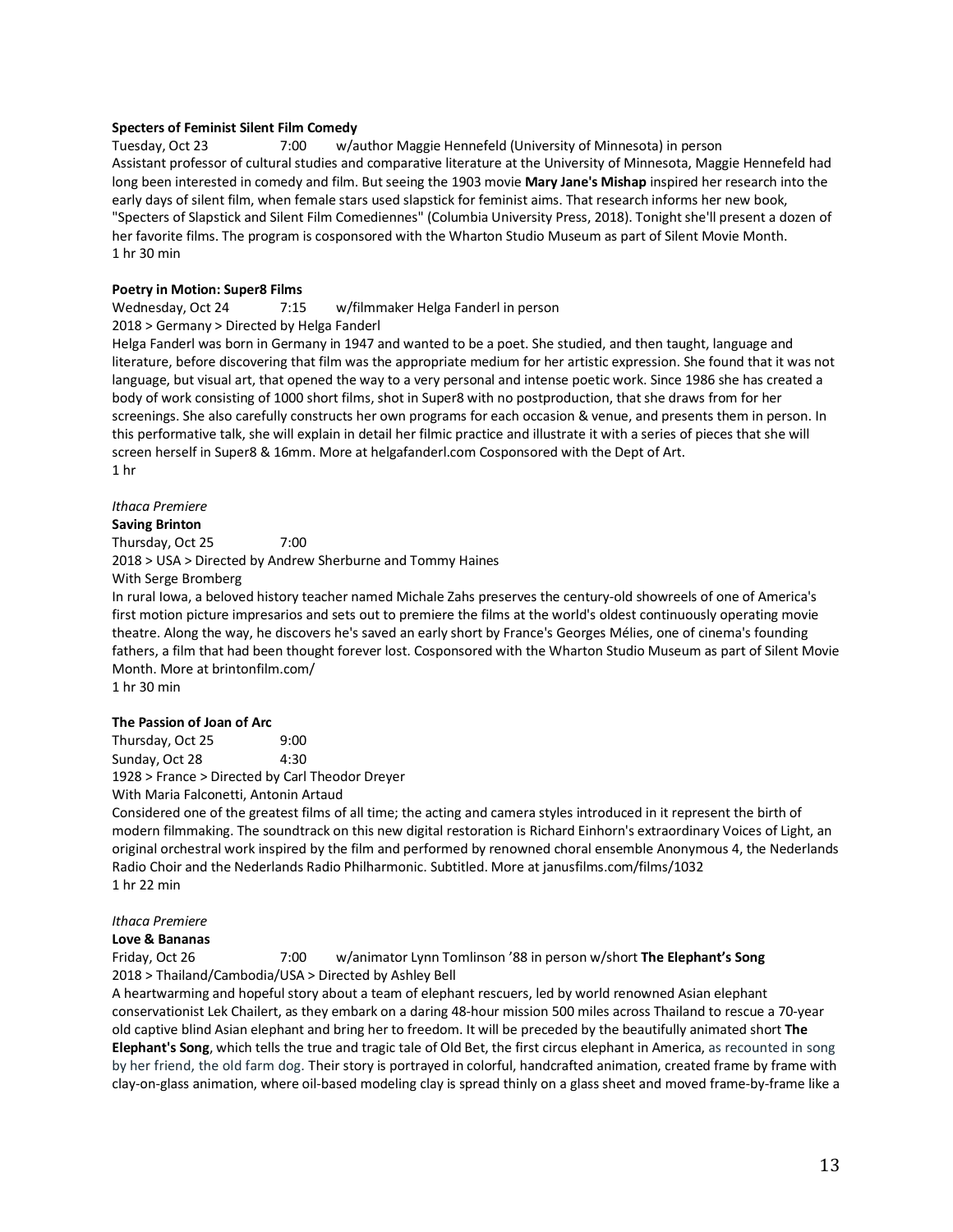moving finger painting. Animator Lynn Tomlinson made the film in response to the US Department of the Interior's lifting of the ban on the importation of elephant parts as trophies. More at loveandbananas.com/ Total running time: 1 hr 23 min

### **The Shining**

Friday, Oct 26 9:20 Saturday, Oct 27 7:15 (party) 8:15 (screening) w/ costume contest & party! 1980 > USA > Directed by Stanley Kubrick

With Jack Nicholson, Shelley Duvall

The consummate contemporary horror flick about a guy who moves his family to a big creepy hotel in the middle of winter, types the same thing over and over on his typewriter and then goes totally, utterly, and completely nutso. 2 hrs 22 min

### **Kid Flicks One** w/ costume parade & treats!

Saturday, Oct 27 2:00 \$5/\$4 kids 12 & under

**Kid Flicks One** gives a warm welcome to all budding cinephiles with this lively international lineup of fun. Kick off the festivities with good hygiene and great dubstep in **Party Mouth** (USA), then let your hair - or, er fur - down and hang loose in **I Want to Live in the Zoo** (Russia). And, even if you get into a tangle, there will be someone to catch and cheer you on with the charming **If You Fall** (Canada). Recommended for ages 3+. 52 min

### **BPM**

Sunday, Oct 28 7:00

2017 > France > Directed by Robin Campillo

With Nahuel Perez Biscayart, Arnaud Valois, Adele Haenel

Leave it to France to produce a ferocious feature film centered around ACT-UP, the direct-action group that sprang up to fight AIDS in the 80s and 90s. "...sprawling, thrilling, finally heart-bursting group portrait of Parisian AIDS activists in the early 1990s." (*Variety*) Winner of the FIPRESCI prize & Grand Prize of the Jury at Cannes and named Best Foreign Film of 2017 by both the LA & NY Film Critics. Subtitled. More at theorchard.com/filmtv/ 2 hrs 20 min

# **House of Usher: a multi-media rock 'n' roll opera** w/music by Anna Coogan & Tzar

Tuesday, Oct 30 7:30 Special Ticket Prices: \$12 general/\$8 students & seniors

# 2018 > France > Directed by Jean Epstein & Samuel Buggeln

A timeless re-telling of the Edgar Allen Poe story, "The Fall of the House of Usher," this multi-media performance combines the classic 1928 film of the same name by Jean Epstein with modern opera, film-noir, and improvisation by musicians Anna Coogan and Tzar. Cosponsored with the Cornell Council for the Arts, the Dept of Music, the Dept of PMA, and Ithaca Fantastik. Advance tickets at CornellCinemaTickets.com. More at thecherry.org/shows-events/2017- 18/house-of-usher

1 hr

# **Zabriskie Point**

Wednesday, Oct 31 7:00 w/intro by Sabine Haenni (PMA/American Studies, CU) 1970 > USA > Directed by Michelangelo Antonioni With Mark Frechette, Daria Halprin

At Zabriskie Point, the United States' lowest elevation point, two perfect strangers, an undergraduate dreamer and a hippie criminal, begin an unrestrained romance, making love on the dusty terrain. Fusing anti-War activism with Flower Child symbolism, Antonioni's only American-made feature is a countercultural adventure soundtracked by The Grateful Dead, Pink Floyd, and The Rolling Stones, among many others.

1 hr 53 min

*Ithaca Premiere* **Dogs of Democracy** Thursday, Nov 1 7:00 w/ filmmaker Mary Zournazi in person 2016 > Greece/Australia > Directed by Mary Zournazi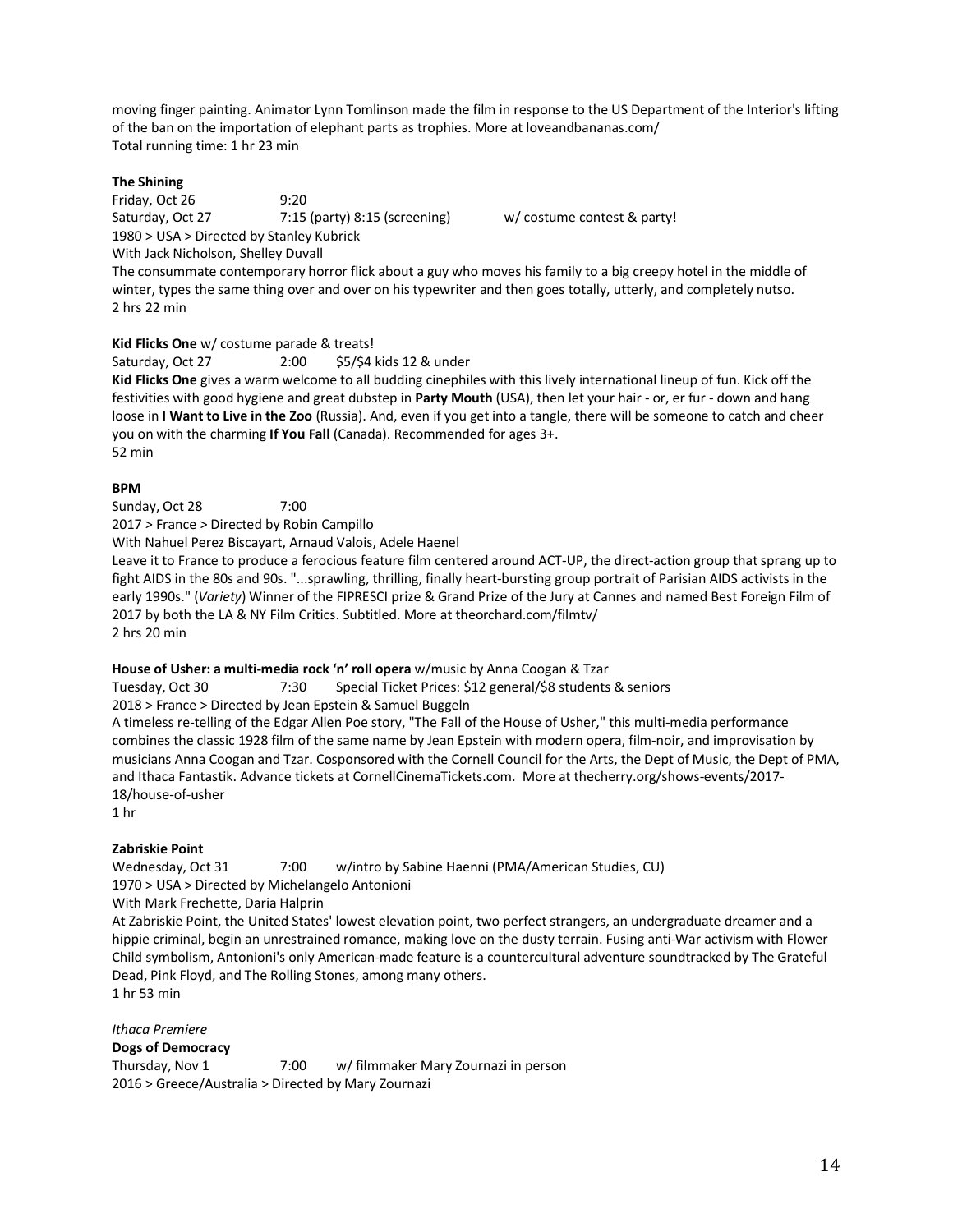A documentary about the stray dogs of Athens and the people who take care of them. First-time filmmaker Zournazi believes that Greece has become "the stray dog of Europe," and the dogs have become a symbol of hope for the people and for the anti-austerity movement. Filmed in Athens, the birthplace of democracy. Cosponsored with the Cornell Institute for European Studies. Subtitled. More at epfmedia.com/dogs-of-democracy 58 min

### **The Mad Magician** (3D)

Thursday, Nov 1 9:15 1954 > USA > Directed by John Brahm With Vincent Price, Mary Murphy, Eva Gabor Gallico the Great (Vincent Price, in one of his most crazed roles) is a respected inventor of stage magic effects, but he

yearns for the celebrity of a headline-act magician. When a rival runs off with his wife and his buzz-saw trick, Gallini goes berserk. One murder follows another as he tries to cover his tracks, all while his assistant's boyfriend, Detective Alan Bruce is closing in on him. This stunning 3D psycho-thriller was directed by one of the architects of The Twilight Zone television series! Cosponsored with Ithaca Fantastik.

1 hr 12 min

*Ithaca Premiere* **Dede** Friday, Nov 2 7:00 Saturday, Nov 3 5:00 2017 > Georgia > Directed by Mariam Khatchvani With George Babluani, Natia Vibliani, Nukri Khachvani, Girshel Chelidze In this starkly beautiful drama, it's 1992, during the time of the Georgian Civil War. Young Dina lives in a traditional and

highly patriarchal village in the region of Svaneti, high in the Caucasus Mountains, where customs have barely changed over the centuries. When Dina defies her family's wishes, it sets off a chain of events that questions the consequences of tradition. Subtitled. More at corinthfilms.com/films/dede/ 1 hr 37 min

### **Crazy Rich Asians**

Friday, Nov 2 9:15 Saturday, Nov 3 7:15 & 9:45 2018 > USA > Directed by Jon M. Chu

With Constance Wu, Henry Golding, Michelle Yeoh

In this romantic comedy, New Yorker Rachel gets a surprise when, upon accompanying her boyfriend to his home in Singapore, she discovers that he is heir to one of Singapore's richest families and one of the country's most in-demand bachelors. Cosponsored with the Chinese Student Association. More at crazyrichasiansmovie.com/

### **Hugo** (3D)

Saturday, Nov 3 2:00 \$5/\$4 kids 12 & under 2011 > USA > Directed by Martin Scorsese

With Asa Butterfield, Ben Kingsley, Chloë Moretz

**Hugo** is the story of a young boy who secretly lives in a Parisian railway station, keeping the station's clocks wound. Upon meeting a companion, the brainy Isabelle, the children are whirled into an incredible adventure that leads them to discover the work of fantasy filmmaker Georges Mélies and other marvels of early cinema. "Magical and imaginative, this eye-popping masterpiece from director Martin Scorsese will transport audiences to a place they won't believe." (*Boxoffice Magazine*) Recommended for ages 8+. More at hugomovie.com 2 hrs 7 min

### **Diary of a Country Priest**

Sunday, Nov 4 4:30

1950 > France > Directed by Robert Bresson With Claude Laydu, Nicole Ladmiral

"Bresson's adaptation of George Bernanos's famous novel about a young priest, dying of cancer, whose attempts to assuage the suffering of the people in his village are met with malice and indifference, established the severe style for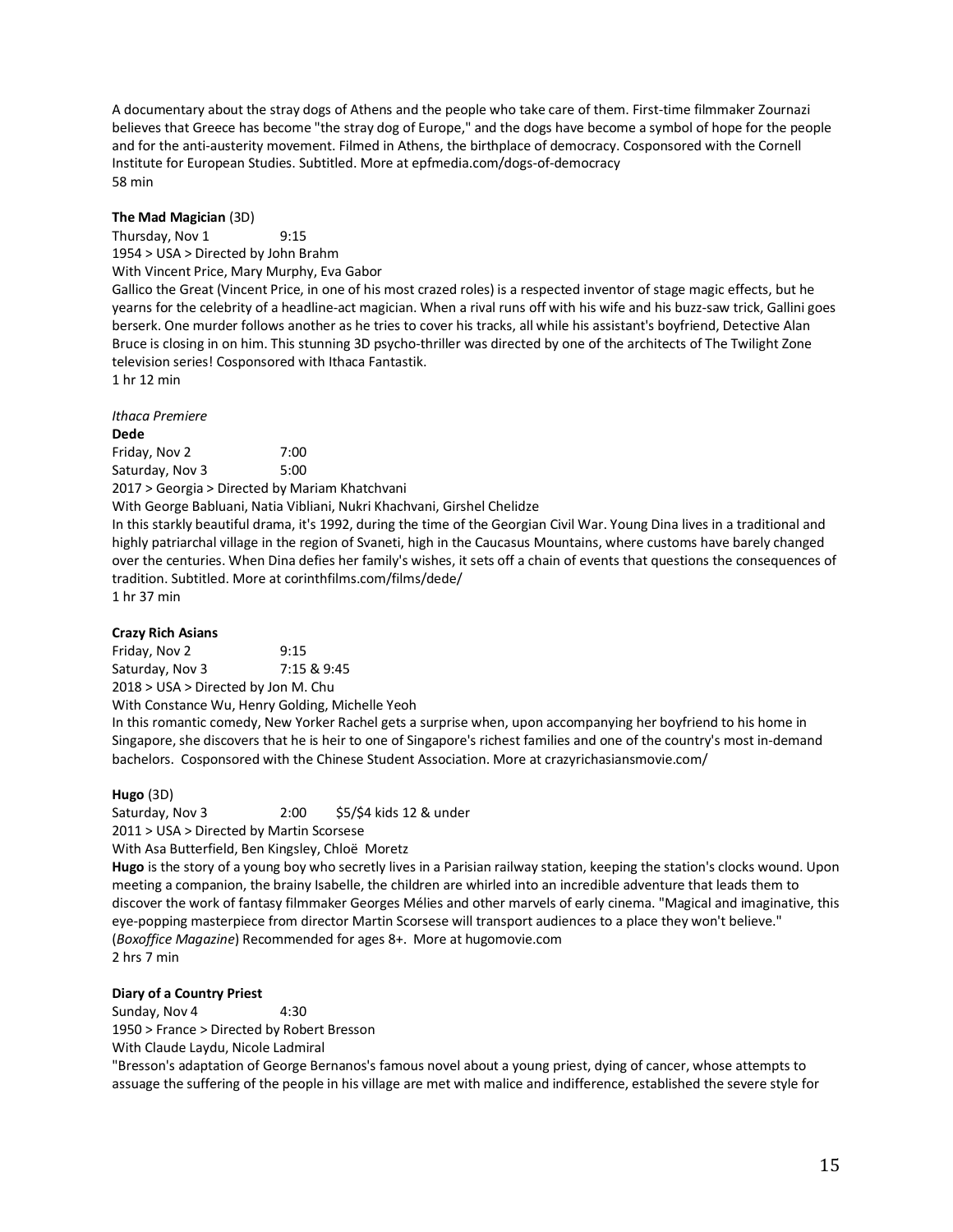which Bresson subsequently became famous." (Cinematheque Ontario) Subtitled. More at rialtopictures.com/catalogue/diary-of-a-country-priest 1 hr 50 min

#### **Saint Laurent**

Sunday, Nov 4 7:00

2014 > France > Directed by Bertrand Bonello

With Gaspard Ulliel, Jeremie Renier, Louis Garrel

This ravishing film about designer Yves Saint Lauurent is a sensual journey through 70s fashion, drugs and a creative genius striving for la dolce vita. "You're not sure if you've witnessed a tragedy in the guise of a fashion show, or the reverse." (*NY Times*) Subtitled. More at sonyclassics.com/saintlaurent 2 hrs 30 min

#### *Ithaca Premiere*

**One Sings, the Other Doesn't**

Wednesday, Nov 7 7:00 Friday, Nov 9 7:00

1977 > France > Directed by Agnès Varda

With Therese Liotard, Valerie Mairesse, Robert Dadies

Agnès Varda's enchanting ode to feminist liberation is part blissed-out bohemian musical, part revolutionary *cri de cœur*. Two lifelong friends – one, a traveling feminist folk singer, the other a reproductive rights activist – share in the intimate details of each other's lives. Shown in a recent digital restoration. Subtitled. More at janusfilms.com/films/1891 2 hrs

### *Ithaca Premiere*

**The Cakemaker** Thursday, Nov 8 7:00 Saturday, Nov 10 7:00 2017 > Germany/Israel > Directed by Ofir Raul Graizer With Tim Kalkhof, Sarah Adler, Roy Miller

Thomas, a young and talented German baker, is having an affair with Oren, an Israeli married man who dies in a car crash. Thomas travels to Jerusalem seeking answers. Keeping his secret to himself, he starts working for Anat, his lover's widow, who owns a small cafe. Although not fully kosher and despised by the religious, his delicious cakes turn the place into a city attraction. Finding himself involved in Anat's life in a way far beyond his anticipation, Thomas will stretch his lie to a point of no return. Cosponsored with LGBT Studies. Subtitled. More at strandreleasing.com/films/the-cakemaker/ 1 hr 53 min

### **My Neighbor Totoro**

Thursday, Nov 8 9:25 Saturday, Nov 10 2:00 \$5/\$4 kids 12 & under Sunday, Nov 11 4:30

1988 > Japan > Directed by Hayao Miyazaki

With dubbed version: voices of Dakota & Elle Fanning

Sisters Satsuki and Mei move with their father to a new house that lies in the shadow of the magnificent camphor tree that is the seat of the King of the Forest, Totoro. Meeting him and other fantastic forest creatures, the girls see the depth of the world around them. "Here is a children's film made for the world we should live in, rather than the one we occupy." (Roger Ebert) Subtitled. More at gkids.com/films/my-neighbor-totoro 1 hr 27 min

### **Full Metal Jacket**

Friday, Nov 9 9:30 Saturday, Nov 10 9:30 1987 > UK/USA > Directed by Stanley Kubrick With Matthew Modine, Vincent D'Onofrio